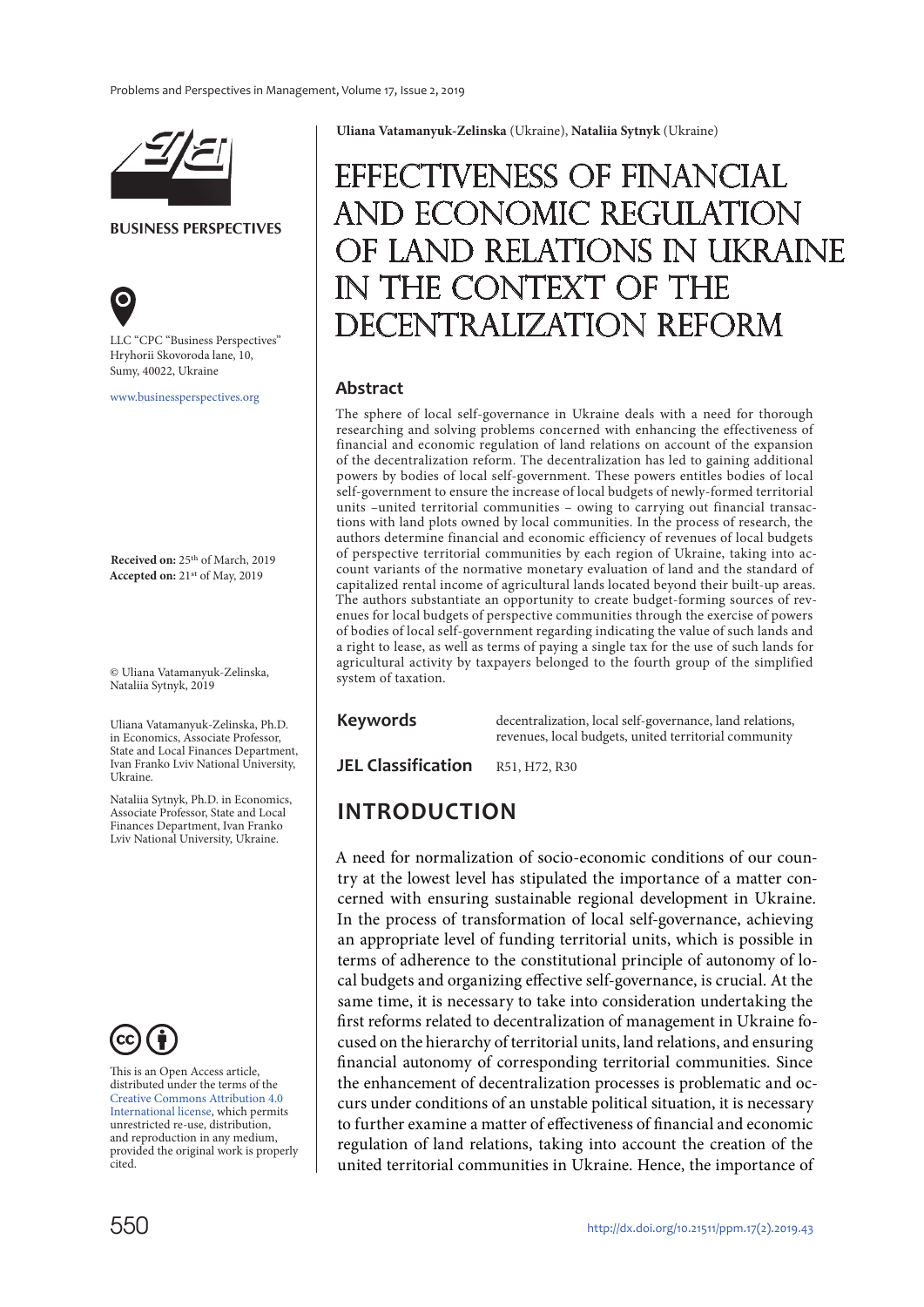the research is stipulated by decentralization tendencies of reforms that change traditional administrative powers of local self-governance and a territory of its jurisdiction, influencing regulation of land relations.

#### **1. LITERATURE REVIEW**

Since undertaking reforms in the sphere of decentralization of power in Ukraine is in the initial phase, scientists have hardly formalized problems of the formation and use of effective methods of managerial influence on the increase of financial assets and improving physical facilities of local self-governance at the expense of the inclusion of land plots in its assets.

Contemporary scientific papers oriented towards researching aspects of decentralization of power in Ukraine indicate that a majority of institutional changes in the country occur under unstable political conditions. Scientists consider matters of public preferences regarding regional decentralization in the context of post-Soviet Ukraine. Chaisty and Whitefield's (2017) researches are grounded on analyzing permanent political changes occurring in the country during the past decade. Scientific outcomes show that, under conditions of political uncertainty, institutional advantages of citizens are related to group identification and ideological orientations rather than to instrumental ones. Thus, decentralization effectiveness is liable to subjective assessment on the part of the public (Chaisty & Whitefield, 2017). Such process will not always demonstrate the real influence of its consequences on the socio-economic situation in the country.

Particularly, Hanushchak (2015), Hrynevetskyi, (2013), Kuibida et al. (2009) have examined legal, financial, and organizational aspects of reforming local self-governance in Ukraine from the standpoint of a new spatial basis for extension of powers of executive power bodies. Scientific papers of these scientists contain reasons concerning the necessity for such changes under conditions of the escalated economic situation in Ukraine. The abovementioned scientists have substantiated new frameworks for building the hierarchy of territorial units based on applying the criteria of the separation of powers between the government and local self-governance, developed the theoretical and

methodological frameworks for organizing the executive power in Ukraine alongside with separating the powers of self-governments between the existing levels of local self-governance and territorial bodies of the executive power, and proposed directions for creating effective territorial units through indication of administrative and financial powers for bodies of local self-governance within their economic activity in the sphere of managing local property.

Outcomes of contemporary scientific research in the sphere of studying matters concerned with ownership of the land show that there are significant disadvantages of the domestic legislation in the context of regulating land relations. For instance, examining the use of the agricultural land, scholars identify clear regularities of land fragmentation in various agroclimatic zones of Ukraine and consider opportunities for exchange of land resources for efficient functioning of the land market (Kurylo, Pantaliienko, Bogdanets, & Ovcharuk, 2017). Having analyzed the prospects of market turnover of agricultural lands in Ukraine, the scholars substantiate the necessity for the use of transparent procedure in the field of commercial land transactions and emphasize that such process will precede the introduction of a free land market in Ukraine (Koroteiev, Korman, Manzii, Semenda, & Semenda, 2017). Contemporary scientific papers are grounded on studying new legislative initiatives in reforming land relations. Such scientists prove the absence of an open land market in Ukraine and inefficient functioning of financial mechanism for the governmental land regulation. Experts propose to eliminate such disadvantages through achieving an economic effect from cancellation of moratorium on the sale of agricultural lands (Frolov, Pedchenko, & Vygovska, 2017).

Financial and economic regulation of land relations in a majority of countries contemplates a system approach to the formation of a land market and building effective infrastructure for it. Researching this matter, scientists accentu-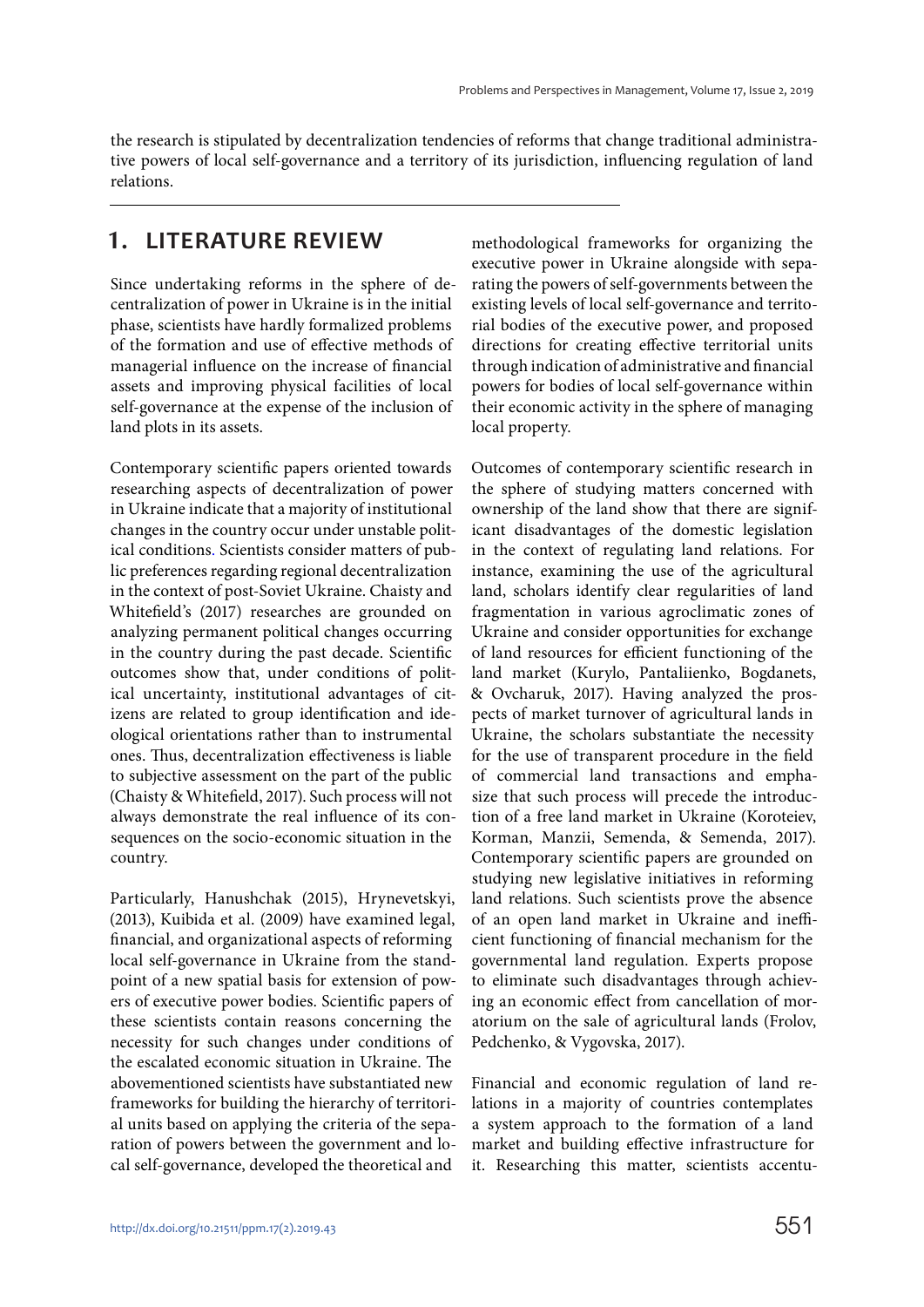ate that only 20.7% (40 out of 193) countries are able to provide quality infrastructure (Willamson, Enemark, Wallace, & Rajabifard, 2010). Moreover, paradoxically, managing land resources assumes social functions based on exclusively ecological aspects of the land use. It is expedient to highlight contemporary outcomes of scientific research in the sphere of regulating land relations, which are based on applying the paradigm of land management and contemplate an opportunity of building an effective system of land administration (Samsudin, Lim, & McCluskey, 2014). First of all, such process is ensured by decentralization of "obligations of planning", which implies the formation of the local representational democratic responsibility for local needs.

Contemporary scientific researches confirm that nowadays the lease of land plays the role of a political instrument rather than economic one, because it creates various opportunities for owners and lessees in the process of the use of land plots owned by local self-governments (Gerber, Nahrath, & Hartmann, 2017). Such situation is inherent to the Ukrainian realities. Nonetheless, stability of property rights, e.g. in Switzerland, which derives from the current conception of exclusive ownership for municipal lands, contemplates implementing effective plans of the land use. Therefore, only the lease becomes a way of contractual collaboration that enables bodies of local self-government to apply this instrument for planning the effective land use under the division of land plots, e.g. for construction, and controlling over implementing these budgetary investment projects.

Nevertheless, contemporary scientific researches, particularly those concerned with studying consolidation of agricultural lands, reveal high effectiveness of opportunities regarding automatization of processes of land evaluation, which, under conditions of decentralization, is very relevant in Ukraine. [Demetriou](https://journals.sagepub.com/action/doSearch?AllField=selling+the+land&content=articlesChapters&target=default&queryID=38%2F339126488&AfterYear=2016&BeforeYear=2019) (2016) proves an opportunity of the increase of effectiveness of this process through the acceleration and cheapening of operations related to evaluating the land by 80%, as well as unification of these procedures, giving the example of the use of automatized models for evaluating agricultural lands in Cyprus. The existing approach contemplates that five members of the Land Evaluation Committee assess lands manually and empirically, visiting each unique plot in a consolidated zone in order to determine the market value. In contrast to this approach, the proposal of increasing effectiveness of this process implies implementing a model for automatized evaluation of artificial neural networks together with a geographical information system.

Moreover, since models for the land use are spatially explicit by their nature, planning, and management in the sector of lease (sale) of land, they have to integrate the geographical information system and spatial optimization, which enhance its effectiveness. Approaches to spatial optimization should include maintenance of planning the sustainable land use, particularly compactness, contiguity, and compatibility. Yao, Zhang, and Murray (2018) point out that balanced development of the land use contemplates the economic growth, social interaction, and protection of the environment, as well as underlies its long-term sustainability. Therefore, applying approaches for spatial optimization alongside with the use of corresponding procedures is also acceptable in Ukraine. It should be noted that automatization of processes of the normative monetary evaluation of agricultural lands in Ukraine will particularly enable to decrease corruption risks, ensuring transparency in the demarcation and division of land plots in terms of lease or sale. Since the natural and agricultural regionalization of lands of Ukraine underpins calculations of the normative monetary evaluation of agricultural lands, applying the geographical information system will allow enhancing effectiveness of public planning measures concerned with the rational use of natural resources being conducive to agriculture and adequate protection of them.

Such research discloses new opportunities for applying methods and procedures for decentralized management for the purpose of increasing the effectiveness of regulating land relations within implementation of the territorial reform in Ukraine. This will conduce to solving a problem of managing land plots passed into ownership of united territorial communities (UТС) and ensure a stable amount of financial assets and physical facilities at the expense of the formation of additional own-source revenues of local budgets from transactions with such objects.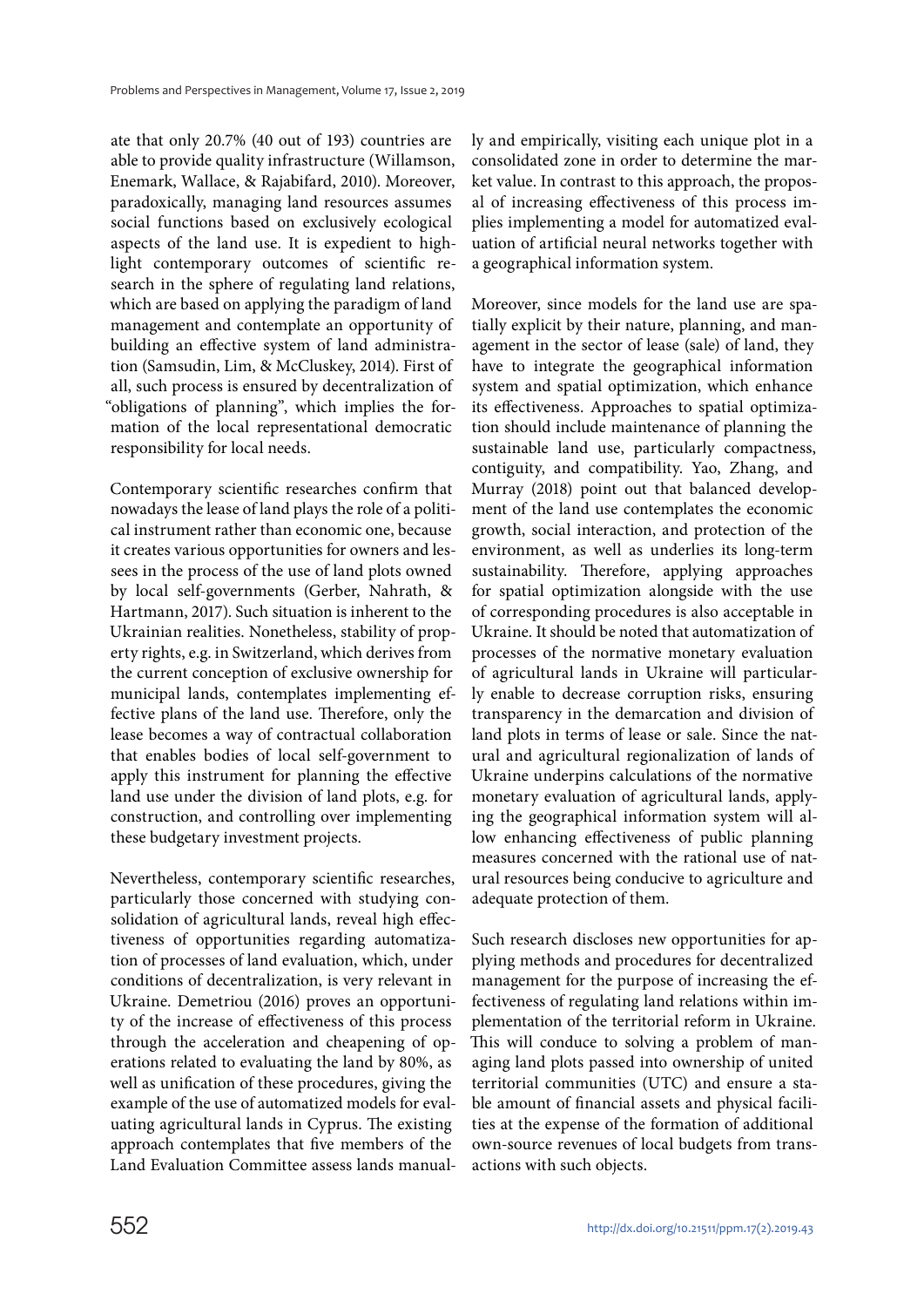# **2. METHODS**

Research outcomes are based on applying the abstract and logical analysis for determination of the essence of financial and economic regulation of land relations under conditions of decentralization of the state power in Ukraine, statistical analysis for ascertaining the value of land plots, which are owned or are being passed into ownership of united territorial communities; a system and structural approach for determining financial and economic efficiency of the use of such lands based on various variants of the normative monetary evaluation. The chosen methods are oriented towards implementation of effective principles of financial and economic regulation of land relations through reformation of the hierarchy of territorial units in Ukraine. Key provisions, principles, and methods of contemporary economics and theories of regulation, finances, and economy constitute the theoretical and methodological basis for this research.

A purpose of the research contemplates determining financial and economic effectiveness of revenues of local budgets belonged to perspective territorial communities in Ukraine owing to the exercise of additional powers in the sphere of regulation of land relations by their bodies of local self-government.

## **3. RESULTS**

The possession, use, and disposal of property, including the use of land plots, based on an ownership right, are inalienable rights of territorial communities in Ukraine. Hence, regulation of land relations contemplates a direct influence of the government and bodies of local self-governments on conditions of the use of land plots owned by local communities through applying financial instruments to increase corresponding local budgets. Therefore, a right to property for the land of united territorial communities should be extended to all lands within united territorial communities and effectiveness of regulation of land relations will depend on legitimacy of decisions of a body of local self-government.

However, legislators have begun to regulate the matter of passing state-owned land plots into ownership of united territorial communities only in 2018. This regulation is concerned with agricultural lands only (Cabinet of Ministers of Ukraine, 2018). In spite of these tendencies, financial assets and physical facilities of local self-governance supplemented by a communal resource in the form of agricultural lands located beyond built-up areas has enabled to form additional revenues for local budgets of united territorial communities only in terms of ensuring high effectiveness of financial and economic regulation of land relations since 2018 (Watamanyuk-Zelinska & Malets, 2018).

Indicators of the execution of local budgets of Ukraine in terms of revenues with regard to revenues from payment for communal land, including the land fee and rent of legal entities and sole proprietors, as well as revenues in the form of the single tax from taxpayers of the fourth group, are calculated on the basis of data on the execution of the state budget of Ukraine (Table 1).

To determine a share of this source of revenues for the state budget of Ukraine, let us consider and compare indicators of the execution of the budget with regard to revenues from the sale of lands and intangible assets. Comparability of the indicators is attributable to the fact that 10% of revenues from the sale of non-agricultural lands or rights to non-agricultural lands, which are owned by the state until the delineation of state-owned and communal lands, are included in the state budget (except non-agricultural land plots owned by the state, on which assets being subject to privatization stand) (Verkhovna Rada of Ukraine, 2010b). Correspondingly, 90% of such revenues are remitted to a development budget of local budgets.

The authors have ascertained that the state budget of Ukraine received the largest amount of revenues from the sale of land – UAH 957,546.7 thousand – in 2016. This figure exceeds a figure of 2015 by UAH 33,176.7 thousand and a figure of 2014 by UAH 203,274.3 thousand. However, positive dynamics is explained by the growth of revenues from the sale of tangible assets of the state reserve rather than from the sale of land plots, taking into account that there has been an official moratorium on the sale of agricultural lands until 2018. The revenues from the sale of land and intangible assets account for the largest share of the revenues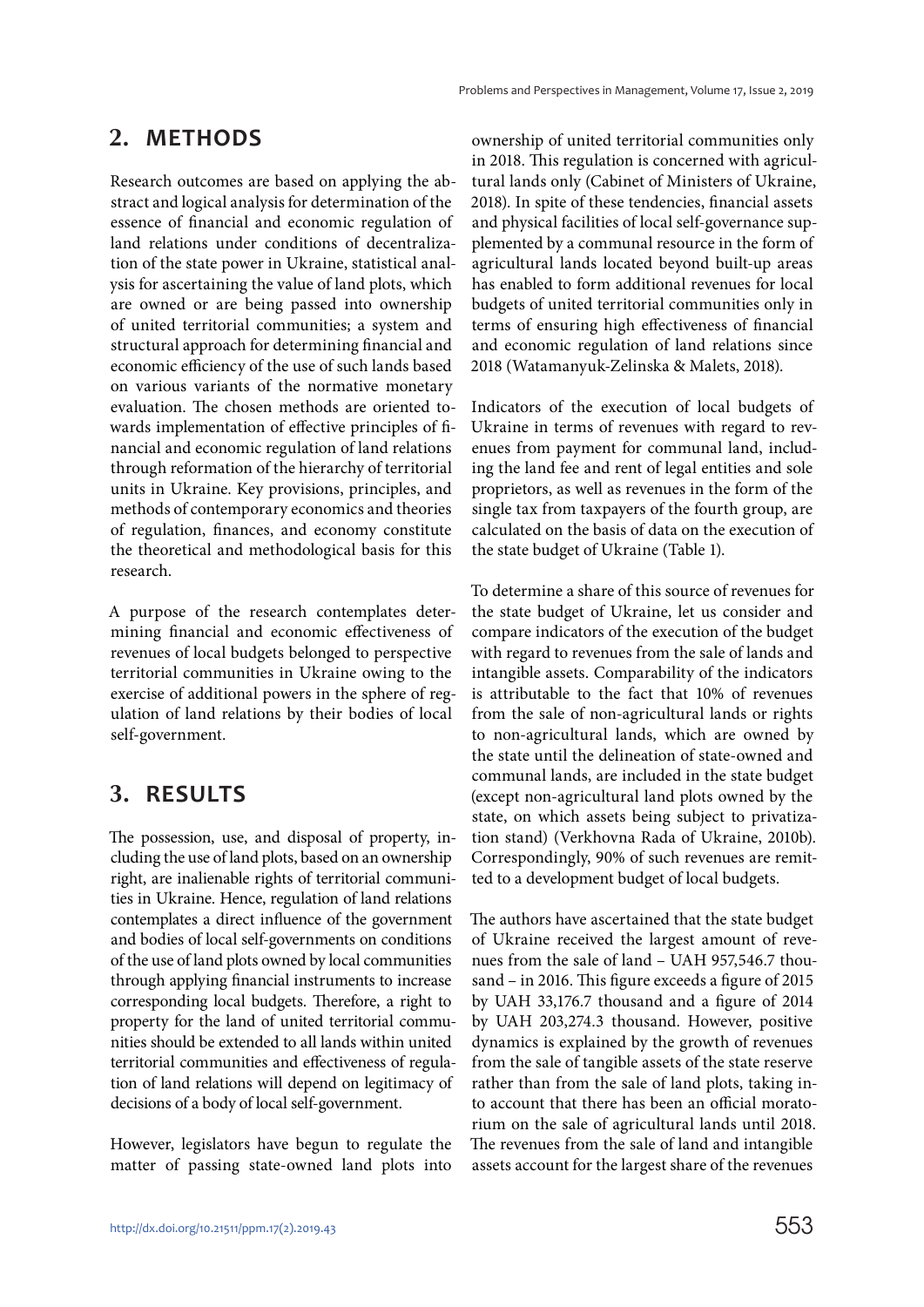**Table 1.** Indicators of the execution of the state and local budgets of Ukraine in terms of revenues with regard to revenues from the sale of land, Table 1. Indicators of the execution of the state and local budgets of Ukraine in terms of revenues with regard to revenues from the sale of land, payment for land, and single tax of taxpayers belonged to the fourth group during 2014–2017 payment for land, and single tax of taxpayers belonged to the fourth group during 2014-2017

|                                                                          | 2014                                   |                 | ន                                                | 5                | Paces of growth                               |        | 2016                             |                                                                                                                                                                                                                                                                                                                                                                                  | Paces of growth |           | 2017            |                  | Paces of growth |                |
|--------------------------------------------------------------------------|----------------------------------------|-----------------|--------------------------------------------------|------------------|-----------------------------------------------|--------|----------------------------------|----------------------------------------------------------------------------------------------------------------------------------------------------------------------------------------------------------------------------------------------------------------------------------------------------------------------------------------------------------------------------------|-----------------|-----------|-----------------|------------------|-----------------|----------------|
| Sources of revenues                                                      | Thousand<br>HAH                        | revenues<br>%in | Thousand<br>HN                                   | revenues<br>% in | Thousand<br>HVN                               | ৯      | Thousand<br>HN                   | revenues<br>%in                                                                                                                                                                                                                                                                                                                                                                  | Thousand<br>HVN | ৯         | Thousand<br>HVN | revenues<br>% in | Thousand<br>HAH | ≫              |
|                                                                          |                                        |                 |                                                  |                  | Revenues of the state budget of Ukraine       |        |                                  |                                                                                                                                                                                                                                                                                                                                                                                  |                 |           |                 |                  |                 |                |
| budget without interbudgets<br>Total revenues of the state<br>transfers  | 354,966,200                            | 77.8*           | 531,550,800                                      | 81.5*            | 176,584,600                                   | 149.75 | 612,111,600                      | 78.2*                                                                                                                                                                                                                                                                                                                                                                            | 80,560,800      | 15.2      | 787,474,148     | $77*$            | 175,362,548     | 128.6          |
| Revenues from the sale of the<br>land and intangible assets              | 754,272.4                              | $2.1***$        | 924,370.0                                        | $0.2***$         | 135,585.3                                     | 122.5  | 957,546.7                        | $1.6**$                                                                                                                                                                                                                                                                                                                                                                          | 33,176.7        | 103.6     | 65,094.5        | $0.1***$         | $-892,452.2$    | $-6.8$         |
| belonged to the fourth group<br>Single tax of taxpayers                  | I                                      | I               | I                                                | T                | $\mathsf{I}$                                  | I      | Ť                                | $\begin{array}{c} \rule{0pt}{2.5ex} \rule{0pt}{2.5ex} \rule{0pt}{2.5ex} \rule{0pt}{2.5ex} \rule{0pt}{2.5ex} \rule{0pt}{2.5ex} \rule{0pt}{2.5ex} \rule{0pt}{2.5ex} \rule{0pt}{2.5ex} \rule{0pt}{2.5ex} \rule{0pt}{2.5ex} \rule{0pt}{2.5ex} \rule{0pt}{2.5ex} \rule{0pt}{2.5ex} \rule{0pt}{2.5ex} \rule{0pt}{2.5ex} \rule{0pt}{2.5ex} \rule{0pt}{2.5ex} \rule{0pt}{2.5ex} \rule{0$ | T               | T         | 695,100.0       | $0.1***$         | 695,100.0       | $\pmb{\times}$ |
|                                                                          |                                        |                 |                                                  |                  | Revenues of the local self-government budgets |        |                                  |                                                                                                                                                                                                                                                                                                                                                                                  |                 |           |                 |                  |                 |                |
| budgets without interbudgets<br>Total revenues of the local<br>transfers | $ 101,087,600 $ 28.0 ** $ 120,461,700$ |                 |                                                  | 22.0<br>$*$      | 19,374,100                                    | 119.0  | 170,645,400                      | 27.0<br>$*$                                                                                                                                                                                                                                                                                                                                                                      | 50,183,700      | 141.0     | 229,495,360     | 28.0<br>$* *$    | 58,849,960      | 134.5          |
| Revenues from the sale of the<br>land and intangible assets              | 735,050.0                              | $0.72***$       | 889,857.7                                        | 7.39<br>$***$    | 54,807.7                                      | 121.1  | 921,086.9                        | 5.39<br>$***$                                                                                                                                                                                                                                                                                                                                                                    | 766,279.2       | 103.5     | 1,267,123.4     | 5.52<br>***      | 346,036.5       | 137.6          |
| Payment for land ****<br>including:                                      | 12,083.9                               | $0.11***$       | 14,831.4                                         | 0.12<br>***      | 2,747.5                                       | 122.7  | 23,323.6                         | 0.14<br>$***$                                                                                                                                                                                                                                                                                                                                                                    | 8,492.1         | 157.3     | 26,384.5        | 0.11<br>***      | 3,060.9         | 113.1          |
| land fee of legal entities                                               | 2,776.4                                | ******<br>22.98 | 3,558.7                                          | 23.99 ***        | 782.3                                         | 128.2  | 7,060.9                          | 30.27<br>****                                                                                                                                                                                                                                                                                                                                                                    | 3,502.2         | ب<br>198. | m<br>8,262.3    | ****<br>31.31    | 1,201.4         | 117.0          |
| rent of legal entities                                                   | 7,819.6                                | 64.71<br>****   | 9,413.8                                          | *****<br>63.47   | 1,594.2                                       | 120.4  | 13,351.4                         | 57.24<br>****                                                                                                                                                                                                                                                                                                                                                                    | 3,937.5         | 141.8     | 14,701.6        | 55.72<br>****    | 1,350.2         | 110.1          |
| land fee of individuals                                                  | 384.9                                  | 3.19 ****       | 501.1                                            | $***$<br>3.38    | 116.2                                         | 130.2  | 1,302.3                          | $***$<br>5.58                                                                                                                                                                                                                                                                                                                                                                    | 801.2           | 259.9     | 1,387.4         | $***$<br>5.26    | 85.1            | 106.5          |
| rent of individuals                                                      | 1,102.9                                | $9.12***$       | 1,357.6                                          | ****<br>9.16     | 254.7                                         | 123.2  | ,1878.9                          | *****<br>8.05                                                                                                                                                                                                                                                                                                                                                                    | 521.2           | 138.4     | 2,033.2         | ****<br>7.71     | 154.3           | 108.2          |
| belonged to the fourth group<br>Single tax of taxpayers                  | 122,200.0                              |                 | $\frac{1}{2}$ 0.01 *** $\frac{1}{2}$ , 330,000.0 | 1.93<br>$***$    |                                               |        | 2,207,800.0 1,906.00 3,500,000.0 | 2.05<br>$**\n$                                                                                                                                                                                                                                                                                                                                                                   | 1,170,000.0     | 150.00    | 4,269,900.0     | 1.83<br>$***$    | 709,900.0       | 120.28         |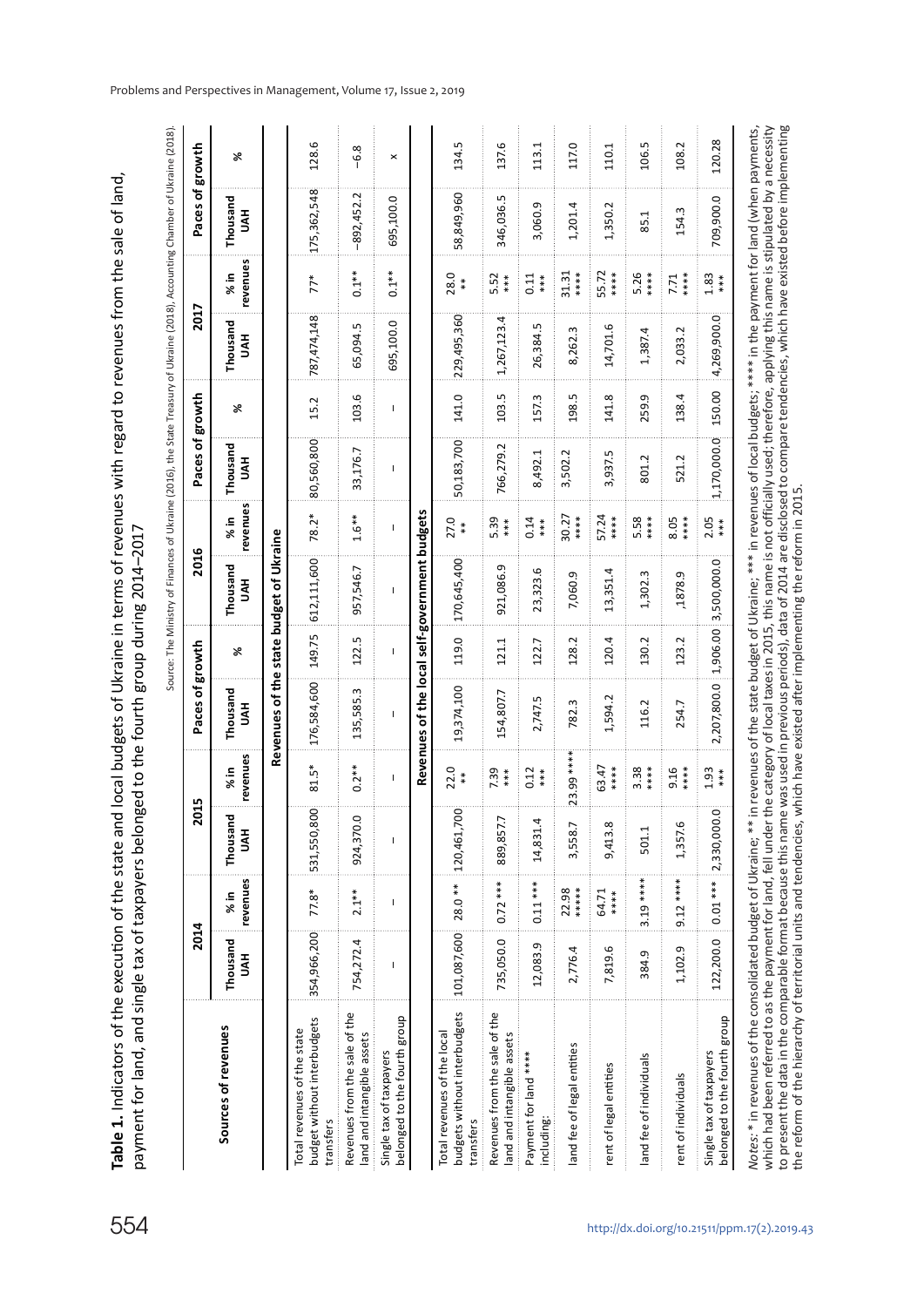of the state budget of Ukraine – 2.1% in 2014, during a period of relatively low prices for land plots and before the initiation of decentralization processes aimed at preventing uncontrolled expropriation of the land in Ukraine. Revenues from this source to the state budget of Ukraine in 2017 was the lowest (UAH –892,452.2 thousand). There was no increment of these revenues compared with 2015 (122.5%) and 2016 (103.6%). In 2017, the authors observe the largest amount of revenues of development budget of local budgets from the sale of land – UAH 1,267,123.4 thousand. It is UAH 532,073.0 thousand higher than in 2014. The total sale of land plots possessed by local self-governments, which are liquidated because of the unification of territorial communities and the completion of the territorial reform, is a possible explanation of this fact.

It is worth mentioning that, after initiating decentralization processes and changes of the normative monetary evaluation of land plots, the largest share of revenues from the sale of land in revenues of local budgets, which accounts for 7.4% (UAH 889.9 thousand), is observed in 2015. This share remains within 5.45% (UAH 1,267.1 thousand in 2017) and tends to increase. Obviously, local budgets suffer considerable losses of financial resources due to the misuse in the sale of land plots or rights to them now. That is to say, there is illicit expropriation and the sale of such lands activated with completing the reform of the hierarchy of territorial units in Ukraine. For example, according to certain provisions of the Land Code of Ukraine, land plots owned by the state or local communities or rights to them together with state-owned or communal real estate, which is located on these plots, are subject to the sale in the form of separate lots on a competitive basis (land biddings). Nonetheless, this code contains a sufficiently large list of exceptions enabling bodies of local self-government to perform such transactions without conducting land biddings, e.g. "providing a private partner with state-owned or communal land plots within public-private partnership" (Verkhovna Rada of Ukraine, 2001). In Ukraine, there is also the widespread practice concerned with passing land plots into the use of communal enterprises with following subletting these plots by developers. In any case, such transactions lead to reducing amounts of possible revenues of local budgets, violating competitive conditions of functioning of a land market, emergence of a large amount of violations in the budgetary sector, the extension of the scope of corruption, and active selling of lands in built-up areas located near the cities of district and regional subordination prior to the unification of communities.

A situation in the sphere of revenues of local budgets of Ukraine from the use of land plots is slightly different. Since payments for the use of land plots are included in a basis of local taxation, the authors observe positive dynamics of those incomes to local budgets – an increase by UAH 154,807.7 thousand (121.0%) in 2015, by UAH 921,086.9 thousand (103.5%) in 2016, and by UAH 1,267,123.4 thousand (137.6%) in 2017. This may be explained by reducing an amount of tax benefits related to the payment for land, abolition of the fixed agricultural tax and classification of this tax as the local one, and extending a basis of taxation of the land fee. Such situation is stipulated by the growth of payments for the use of land because of monetary evaluation of lands according to new coefficients of the proportion between amount of receipts of lease payments and the land fee – 60/30. Budgets of united territorial communities (UTCs) have achieved the highest rate of increment of revenues from the payment for land in relation to the previous year among levels of local budgets of Ukraine: in 2016, those revenues increased by 58% in 159 newly-formed UTCs (Ministry of Regional Development, Building, Housing and Utilities of Ukraine, 2016); in 2017, those revenues increased by 23.2% in 207 newly-formed UTCs (Decentralization Reform, 2018). This confirms efficiency of the decentralization reform in the system of land relations.

Amounts of the single tax of taxpayers of the fourth group, i.e. economic entities, a share of agricultural manufacturing of which for a previous tax (reporting) year equals or exceeds 75%, are the most significant source of revenues of local budgets in Ukraine. Dynamics of such revenues steadily grows. Owing to budgetary support of Ukrainian agricultural manufacturers, paces of growth of revenues from the single tax for this category accounted for 1906% in 2015. In 2017, according to Paragraph 12 of Article 11 of the Law of Ukraine "On the State Budget of Ukraine for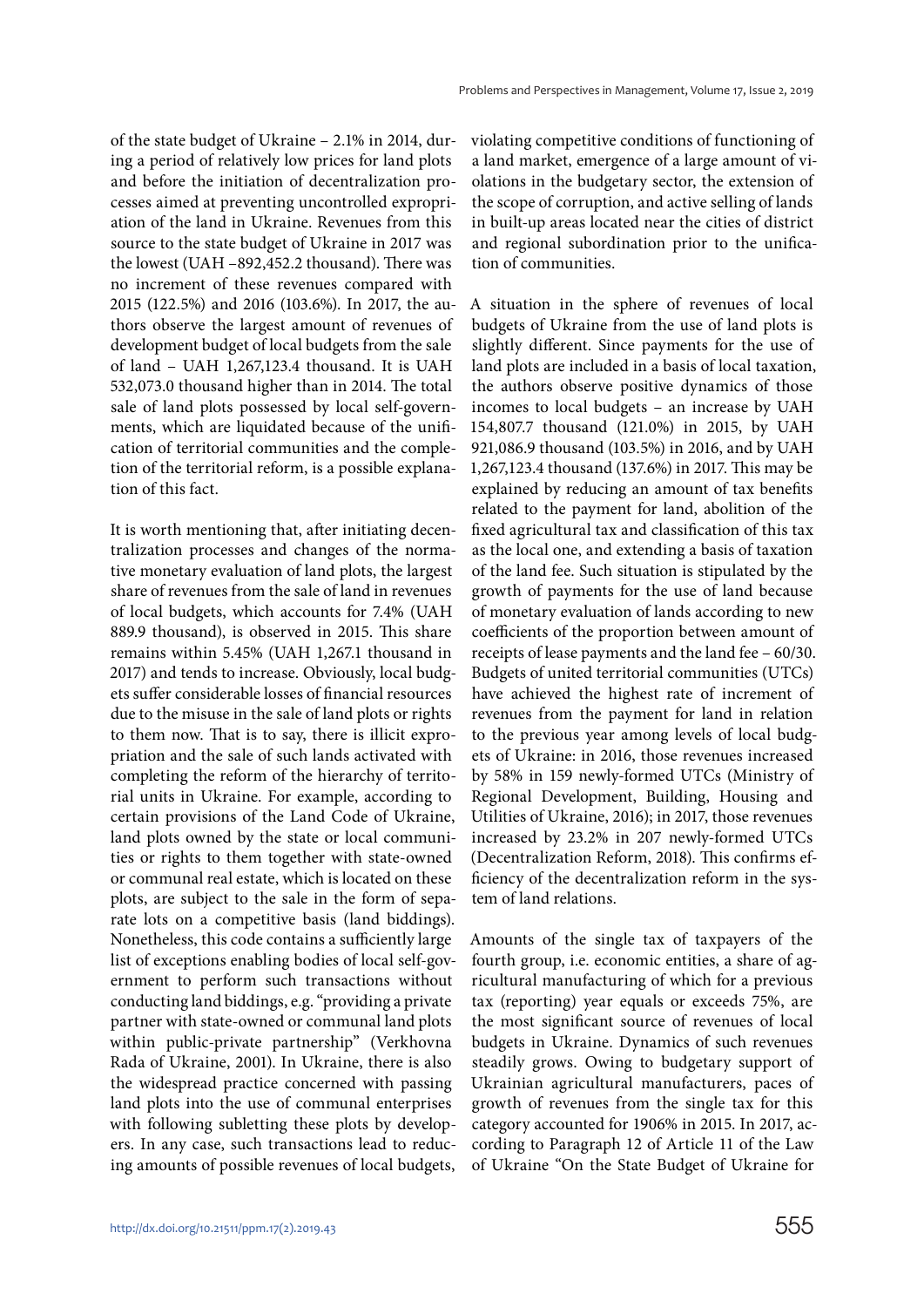2017", 14% of the single tax paid by tax payers of the fourth group, which had entirely belonged to local budgets over previous years, began to be transferred to the special fund of the state budget. Applying this provision of the legislation has fostered the decrease of such revenues by UAH 695.1 million (Accounting Chamber of Ukraine, 2018). Thus, local budgets of Ukraine have received UAH 4,269.90 million during 2017.

Since local communities already own 25.5 thousand ha of lands (The State Service of Ukraine for Geodesy, Cartography and Cadastre, 2017), bodies of local self-government, under the implementation of the territorial reform, have an opportunity to apply for 3 million ha of state-owned agricultural lands, which are located beyond the built-up area, through acquiring the right of ownership in terms of forming the united territorial communities (Cabinet of Ministers of Ukraine, 2018). As can be seen in Table 2, this measure ensures the growth of revenues of local budgets from the use of such land plots by 30-40%.

Drawing on the analytical data on ways of the increase of local budgets belonged to united territorial communities at the expense of revenues from the sale of agricultural land plots located beyond built-up areas as objects of communal ownership (UAH 72,721.2 million) and forecasted indicators

#### **Table 2.** Economic efficiency of the use of agricultural land plots in terms of passing them into ownership of perspective territorial communities at the sale price by January 1, 2019

|                 | Area,<br>km <sup>2</sup> | Approximate<br>area of<br>agricultural<br>lands passed<br>into communal within). UAH/<br>ownership,<br>billion m <sup>2**</sup> | Sale price<br>of a plot in<br>terms of sale lease right for<br>(beyond/<br>$m^{2***}$ | Sale price of a            | <b>Prognosticated indicators for</b><br>amounts of revenues of budgets<br>of ATCs (economic impact), million<br>UAH/year | Payback<br>period<br>for lands                                                                       |                                  |
|-----------------|--------------------------|---------------------------------------------------------------------------------------------------------------------------------|---------------------------------------------------------------------------------------|----------------------------|--------------------------------------------------------------------------------------------------------------------------|------------------------------------------------------------------------------------------------------|----------------------------------|
| Region          |                          |                                                                                                                                 |                                                                                       | a plot. UAH/<br>$m^{2***}$ | from the sale of<br>lands passed into<br>the communal<br>ownership<br>(beyond/within)                                    | from the sale of<br>a lease right for<br>lands passed into lease right,<br>the communal<br>ownership | in case of<br>selling a<br>years |
| Vinnytsia       | 26,513                   | 350                                                                                                                             | $-/148.39$                                                                            | 0.49/1.77                  | /51,936.5                                                                                                                | 171.5/619.5                                                                                          | $-$ /83.8                        |
| Volyn           | 20,144                   | 290                                                                                                                             | 24.27/115.44                                                                          | 0.16/22.40                 | 7,038.3/33,477.6                                                                                                         | 46.4/6,496.0                                                                                         | 151.7/0.2                        |
| Dnipropetrovsk  | 31,914                   | 650                                                                                                                             | $-/133.28$                                                                            | 0.09/19.59                 | $-$ /86,632.0                                                                                                            | 58.5/12,733.5                                                                                        | $-$ /6.8                         |
| Donetsk         | 26,517                   | 250                                                                                                                             | $- / 87.87$                                                                           | $0.24/-$                   | $- / 21,967.5$                                                                                                           | $60.0/-$                                                                                             | $-1$                             |
| Zhytomyr        | 29,832                   | 490                                                                                                                             | $-$ /95.99                                                                            | $-/17.13$                  | $-$ /47,035.1                                                                                                            | $-$ /8393.7                                                                                          | $-/5.6$                          |
| Zakarpattia     | 12,777                   | 30                                                                                                                              | 71.69/191.22                                                                          | 0.15/11.00                 | 2150.7/5,736.6                                                                                                           | 4.5/330.0                                                                                            | 478/17.4                         |
| Zaporizhzhia    | 27,180                   | 420                                                                                                                             | $-74.27$                                                                              | $0.34/-$                   | $-$ /31,193.4                                                                                                            | $142.8/-$                                                                                            | $-/-$                            |
| Ivano-Frankivsk | 13,900                   | 110                                                                                                                             | $-/153.50$                                                                            | $-$ /97.44                 | $- / 16,885.0$                                                                                                           | $-$ /10,718.4                                                                                        | $-/1.6$                          |
| Kyiv            | 28,131                   | 120                                                                                                                             | $-$ /69.01                                                                            | 1.66/28.28                 | $-$ /8,281.2                                                                                                             | 199.2/3,393.6                                                                                        | $-/2.4$                          |
| Kirovohrad      | 24,588                   | 250                                                                                                                             | $-/191.62$                                                                            | 0.46/115.42                | $-$ /47,905.0                                                                                                            | 115.0/28,855.0                                                                                       | $-/1.7$                          |
| Luhansk         | 26,684                   | 280                                                                                                                             | $-/191.62$                                                                            | 0.46/115.42                | $-/-3,653.6$                                                                                                             | 128.8/32,317.6                                                                                       | $-11.7$                          |
| Lviv            | 21,833                   | 170                                                                                                                             | 70.5/383.43                                                                           | 0.36/36.15                 | 11,985.0/65,183.1                                                                                                        | 61.2/6,145.5                                                                                         | 195.8/10.6                       |
| Mykolaiv        | 24,598                   | 440                                                                                                                             | $-/155.67$                                                                            | 0.34/22.05                 | $-$ /68,494.8                                                                                                            | 149.6/9,702.0                                                                                        | $-/7.1$                          |
| Odesa           | 33,310                   | 380                                                                                                                             | $-$ /495.33                                                                           | 0.31/168.47                | $- / 188, 225.4$                                                                                                         | 117.8/64,018.6                                                                                       | $-/2.9$                          |
| Poltava         | 28,748                   | 510                                                                                                                             | 56.52/421.46                                                                          | 0.47/20.92                 | 28,825.2/214,944.6                                                                                                       | 239.7/10,669.2                                                                                       | 120.3/20.1                       |
| Rivne           | 20,047                   | 240                                                                                                                             | 17/88                                                                                 | 0.37/151.68                | 4,080.0/21,120.0                                                                                                         | 88.8/36,403.2                                                                                        | 45.9/0.6                         |
| Sumy            | 23,834                   | 270                                                                                                                             | $-$ /96.16                                                                            | 0.20/13.13                 | $- / 25,963.2$                                                                                                           | 54.0/3,545.1                                                                                         | $-/7.3$                          |
| Ternopil        | 19,823                   | 370                                                                                                                             | 23.17/124.19                                                                          | 0.43/100.03                | 8,572.9/46,213.0                                                                                                         | 159.1/37,011.1                                                                                       | 53.9/1.2                         |
| Kharkiv         | 31,415                   | 160                                                                                                                             | $-$ /419.03                                                                           | 0.24/77.67                 | $-$ /67,044.8                                                                                                            | 38.4/12,427.2                                                                                        | $-/5.4$                          |
| Kherson         | 28,461                   | 400                                                                                                                             | $-$ /81.46                                                                            | 0.18/1.34                  | –/32,584.0                                                                                                               | 72.0/536.0                                                                                           | $-60.8$                          |
| Khmelnytskyi    | 20,645                   | 470                                                                                                                             | 18.43/79.35                                                                           | 0.34/215.73                | 8,662.1/37,294.5                                                                                                         | 159.8/101,393.1                                                                                      | 54.2/0.4                         |
| Cherkasy        | 20,900                   | 270                                                                                                                             | $-/147.61$                                                                            | 0.31/1.76                  | $-$ /39,854.7                                                                                                            | 83.7/475.2                                                                                           | $-$ /0.4                         |
| Chernivtsi      | 8,097                    | 140                                                                                                                             | $-/223.39$                                                                            | $- / 0.54$                 | $-/31,274.6$                                                                                                             | $-775.6$                                                                                             | $-/413.7$                        |
| Chernihiv       | 31,865                   | 420                                                                                                                             | 3.35/35.54                                                                            | 0.16/19.07                 | 1407.0/14,926.8                                                                                                          | 67.2/8,009.4                                                                                         | 21/1.9                           |
| Total           | 575,756                  | 7,590                                                                                                                           | x                                                                                     | x                          | 72,721.2/1,257,827.0 2,218.0/394,268.5                                                                                   |                                                                                                      | 32.8/3.2                         |

Source: Decentralization Reform (2017), Government Portal (2018), the State Service of Ukraine for Geodesy, Cartography and Cadastre (2018).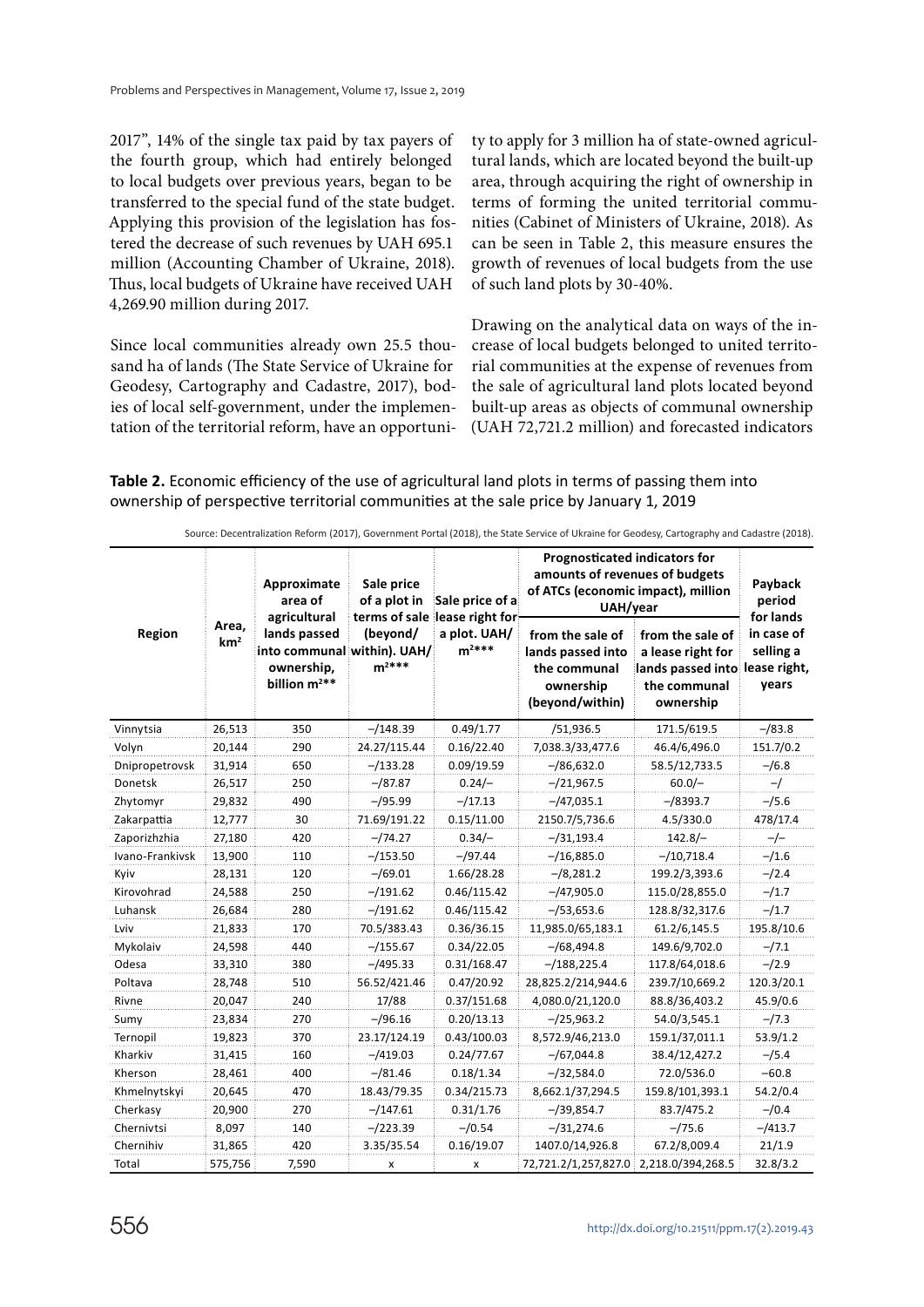for amounts of revenues of budgets of UTCs from the sale of a lease right to such plots at established low prices (UAH 2,218.0 million per month), the authors may assert that an average payback period of the sale of lands accounts for 33 years. Until recently, a lease rate for a considerable share of those lands has been the lowest and accounted for 1-3%. In other words, they have been offered at prices lower than those established in the market. Bodies of local self-government have factually exerted influence on only 12% of own territories. United territorial communities have not been able to manage land plots before 2018, because those plots have been owned by the state and an opportunity of cultivating 7 million ha of "grey" lands has been excluded at all (Konkurent.in.ua, 2018).

Having analyzed possible revenues of local budgets of Ukraine, the authors determine that the amounts of revenues from the use of land plots located within built-up areas of united territorial communities may account for UAH 1,257,827.0 million from the sale of an ownership right and UAH 394,268.5 million from the sale of a lease right on average in Ukraine. This difference is stipulated by different values of a land plot within and beyond of built-up areas. The value fluctuates from  $3.35 \text{ UAH/m}^2$  (minimum) beyond of built-up areas to 35.54 UAH/m<sup>2</sup> within builtup areas in Chernihiv region and 70.5 UAH/m<sup>2</sup> (maximum) in Lviv region. Sale and lease prices are higher for lands located within built-up areas of united territorial communities than for land plots, which will be passed into communal ownership. Therefore, a change in the purpose of use of the lesser contemplates the increase of revenues of local budgets from sale or lease of land plots. However, this change smooths out the use of these lands for running an agricultural business.

Nevertheless, economic efficiency of the use of land plots located beyond built-up areas is underestimated due to the low normative monetary evaluation in regions of Ukraine. For instance, an amount of the lease payment in more than 27 thousand of lease agreements for state-owned lands fluctuates from 1% to 3% of the normative monetary evaluation of lands, i.e. an average payment per 1 ha is only 940 UAH (approximately 30 EUR). For example, it accounts for more

than 200 EUR per 1 ha of arable in Germany, the Netherlands, and Denmark, up to 10% of the market value or 350 USD-400 USD per 1 ha in the USA. Taxpayers spend 40-45% of grown harvest for lease payments in Canada and up to 1/3 of harvest in France (NGO "Civil Society Institute", 2018).

To determine financial and economic effectiveness of regulating land relations, the authors draw Table 3. Data of this table enable to indicate amounts of revenues of local budgets of Ukraine from the use of lands located beyond built-up area and passed from the state ownership into communal ownership of united territorial communities.

Revenues of budgets of united territorial communities from the single tax of the taxpayers of the fourth group are calculated in proportion to agricultural lands of Ukraine – UAH 19,481.7 thousand for each region, taking into account an average figure of revenues from this tax over the analyzed period – UAH 2,555,525.0 thousand throughout Ukraine and the approximate area of agricultural lands beyond built-up areas passed into communal ownership of united territorial communities (The State Statistics Service of Ukraine, 2016).

The approximate value of agricultural land plots located beyond built-up areas of perspective united territorial communities is determined in compliance with the natural and agricultural regionalization of lands of Ukraine based on the normative monetary evaluation as of January 1, 2019 and the norm of capitalized rental income on agricultural lands of each region of Ukraine. For example, the approximate value of agricultural land plots throughout Vinnytsia region is equal to UAH 28,281.75, taking into consideration that capitalized rental income for arable of determined natural and agricultural districts of this region is as follows: Pohrebyshchensko-Orativskyi – UAH 29,109.15, Teplytsko-Chechelnytskyi – UAH 41,294.38, Khmilnyko-Lypovetskyi – UAH 35,201.76, Vinnytskyi – UAH 18,277.84, Nemyrivskyi – UAH 15,570.01, Yampilskyi – UAH 39,940.46, Kryzhopilskyi – UAH 28,432.19, Mohyliv-Podilskyi – UAH 31,140.02, and Zhmerynskyi – UAH 15,570.01 (Portal Normatyvna hroshova otsinka, 2019).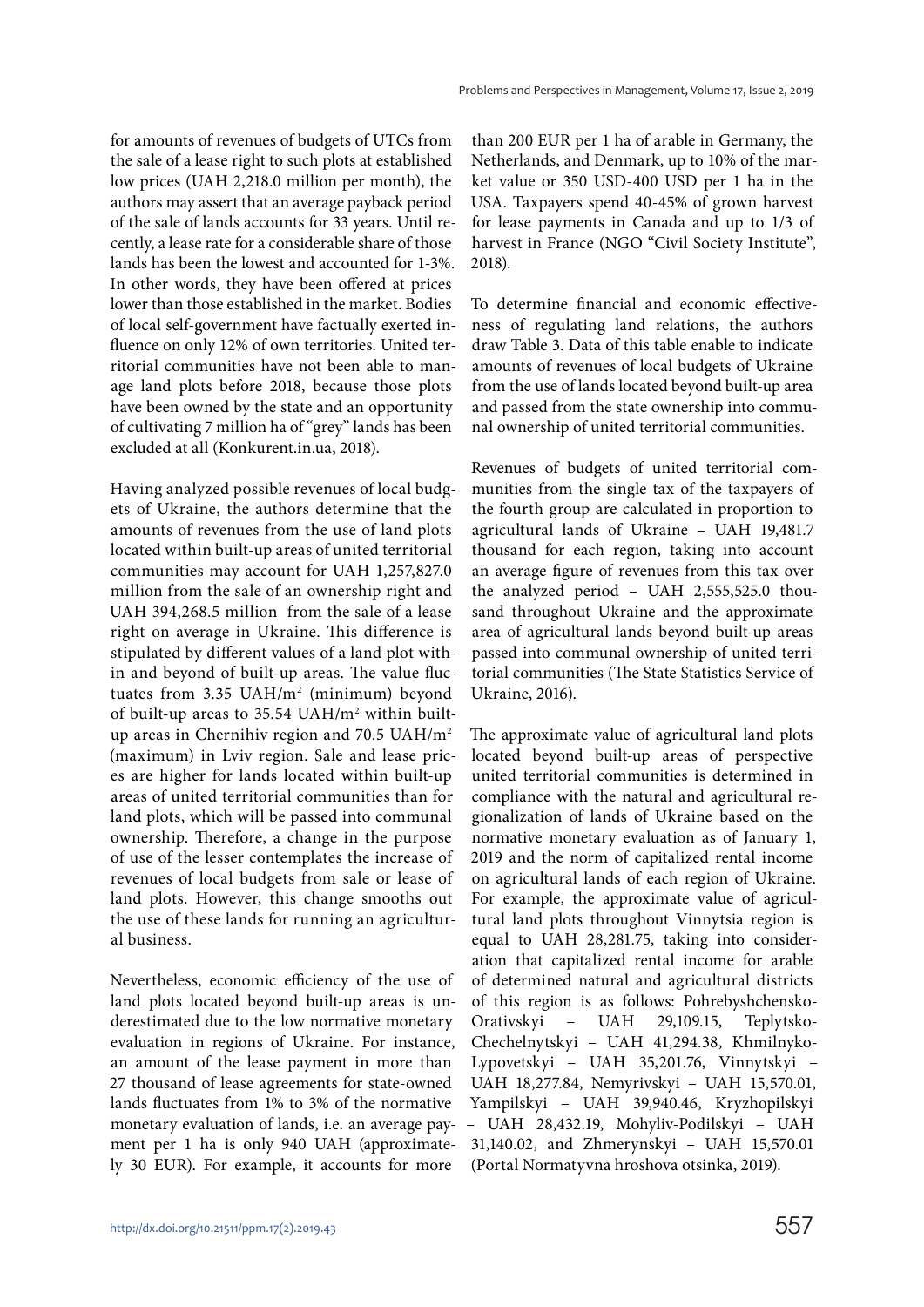#### **Table 3.** Economic efficiency of the use of land plots located beyond built-up areas in terms of passing them into ownership of united territorial communities

|                 |                                                                                       |                                                                                 |                                                                                                                                                      |                                                                                                                                 |                                                                                                                                                      | Prognosticated amounts of<br>revenues of budgets of perspective<br><b>ATCs from payment for land</b><br>(economic impact),<br>thousand UAH/year |                                                                                                            |                                                  |
|-----------------|---------------------------------------------------------------------------------------|---------------------------------------------------------------------------------|------------------------------------------------------------------------------------------------------------------------------------------------------|---------------------------------------------------------------------------------------------------------------------------------|------------------------------------------------------------------------------------------------------------------------------------------------------|-------------------------------------------------------------------------------------------------------------------------------------------------|------------------------------------------------------------------------------------------------------------|--------------------------------------------------|
| Region          | Approximate area of agricultural lands passed<br>into communal ownership, thousand ha | Normative monetary evaluation for 1 ha of<br>agricultural lands, UAH (by 2019)* | Approximate value of agricultural lands of<br>perspective ATCs based on the normative<br>monetary evaluation, thousand UAH (by<br>2019)<br>anuary 1, | Normative monetary evaluation for 1 ha of<br>agricultural lands located beyond built-up<br>areas, UAH (as at January 1, 2019)** | Approximate value of agricultural lands of<br>monetary evaluation, thousand UAH (as at<br>perspective ATCs based on the normative<br>anuary 1, 2019) | factually, provided that the<br>of the normative monetary<br>lease payment equals 13%<br>evaluation                                             | the lease payment and a rate<br>of the land fee for lands plots,<br>1% of normative monetary<br>avaluation | single tax from taxpayers of the<br>fourth group |
| Vinnytsia       | 35                                                                                    | 27,078.28                                                                       | 947,739.80                                                                                                                                           | 28,281.75                                                                                                                       | 989,861.25                                                                                                                                           | 123,206.17                                                                                                                                      | 989.86                                                                                                     | 4,591.14                                         |
| Volyn           | 29                                                                                    | 21,607.36                                                                       | 626,613.44                                                                                                                                           | 18,263.37                                                                                                                       | 529,637.73                                                                                                                                           | 81,459.74                                                                                                                                       | 5,296.38                                                                                                   | 3,804.09                                         |
| Dnipropetrovsk  | 65                                                                                    | 27,078.28                                                                       | 1,760,088.20                                                                                                                                         | 31,516.11                                                                                                                       | 2,048,547.3                                                                                                                                          | 228,811.46                                                                                                                                      | 20,485.47                                                                                                  | 8,526.41                                         |
| Donetsk         | 25                                                                                    | 31,167.66                                                                       | 779,191.50                                                                                                                                           | 30,743.61                                                                                                                       | 768,590.25                                                                                                                                           | 101,294.89                                                                                                                                      | 7,685.90                                                                                                   | 3,279.39                                         |
| Zhytomyr        | 49                                                                                    | 21,165.27                                                                       | 1,037,098.23                                                                                                                                         | 19,115.07                                                                                                                       | 936,638.57                                                                                                                                           | 13,402.76                                                                                                                                       | 9,366.39                                                                                                   | 6,427.60                                         |
| Zakarpattia     | 3                                                                                     | 27,520.38                                                                       | 82,561.14                                                                                                                                            | 23,157.39                                                                                                                       | 69,472.18                                                                                                                                            | 10,732.94                                                                                                                                       | 694.72                                                                                                     | 393.52                                           |
| Zaporizhzhia    | 42                                                                                    | 25,254.64                                                                       | 1,060,694.88                                                                                                                                         | 24,953.99                                                                                                                       | 1,048,067.5                                                                                                                                          | 137,890.33                                                                                                                                      | 10,480.68                                                                                                  | 5,509.37                                         |
| Ivano-Frankivsk | 11                                                                                    | 26,194.09                                                                       | 288,134.99                                                                                                                                           | 22,156.65                                                                                                                       | 243,723.19                                                                                                                                           | 37,457.54                                                                                                                                       | 2,437.23                                                                                                   | 1,442.93                                         |
| Kyiv            | 12                                                                                    | 26,194.09                                                                       | 314,329.08                                                                                                                                           | 23,850.41                                                                                                                       | 286,204.89                                                                                                                                           | 40,862.78                                                                                                                                       | 2,862.04                                                                                                   | 1,574.10                                         |
| Kirovohrad      | 25                                                                                    | 32,107.11                                                                       | 802,677.75                                                                                                                                           | 31,057.86                                                                                                                       | 776,446.42                                                                                                                                           | 104,348.10                                                                                                                                      | 7764.46                                                                                                    | 3,279.39                                         |
| Luhansk         | 28                                                                                    | 27,078.28                                                                       | 758,191.84                                                                                                                                           | 25,588.98                                                                                                                       | 716,491.32                                                                                                                                           | 98,564.93                                                                                                                                       | 7,164.91                                                                                                   | 3,672.91                                         |
| Lviv            | 17                                                                                    | 22,049.46                                                                       | 374,840.82                                                                                                                                           | 12,936.55                                                                                                                       | 219,921.35                                                                                                                                           | 48,729.3                                                                                                                                        | 2,199.21                                                                                                   | 2,229.98                                         |
| Mykolaiv        | 44                                                                                    | 27,078.28                                                                       | 1,191,444.32                                                                                                                                         | 27,271.70                                                                                                                       | 1,199,954.6                                                                                                                                          | 154,887.76                                                                                                                                      | 11,999.55                                                                                                  | 5,771.72                                         |
| Odesa           | 38                                                                                    | 31,167.66                                                                       | 1,184,371.08                                                                                                                                         | 27,709.01                                                                                                                       | 1,052,942.2                                                                                                                                          | 153,968.24                                                                                                                                      | 10,529.42                                                                                                  | 4,984.67                                         |
| Poltava         | 51                                                                                    | 30,283.47                                                                       | 1,544,456.97                                                                                                                                         | 29,316.98                                                                                                                       | 1,495,165.8                                                                                                                                          | 200,779.40                                                                                                                                      | 14,951.66                                                                                                  | 6,689.95                                         |
| Rivne           | 24                                                                                    | 22,049.46                                                                       | 529,187.04                                                                                                                                           | 13,753.04                                                                                                                       | 330,073.08                                                                                                                                           | 68,794.31                                                                                                                                       | 3,300.73                                                                                                   | 3,148.21                                         |
| Sumy            | 27                                                                                    | 26,636.19                                                                       | 719,177.13                                                                                                                                           | 24,501.88                                                                                                                       | 661,550.76                                                                                                                                           | 93,493.02                                                                                                                                       | 6,615.51                                                                                                   | 3,541.74                                         |
| Ternopil        | 37                                                                                    | 28,901.92                                                                       | 1,069,371.04                                                                                                                                         | 25,992.96                                                                                                                       | 961,739.52                                                                                                                                           | 139,018.23                                                                                                                                      | 9,617.40                                                                                                   | 4,853.49                                         |
| Kharkiv         | 16                                                                                    | 32,549.20                                                                       | 520,787.20                                                                                                                                           | 31,923.25                                                                                                                       | 510,772.04                                                                                                                                           | 67,702.33                                                                                                                                       | 5,107.72                                                                                                   | 2,098.81                                         |
| Kherson         | 40                                                                                    | 24,370.45                                                                       | 944,818.00                                                                                                                                           | 20,608.37                                                                                                                       | 824,334.84                                                                                                                                           | 122,826.34                                                                                                                                      | 8,243.35                                                                                                   | 5,247.02                                         |
| Khmelnytskyi    | 47                                                                                    | 29,841.37                                                                       | 1,402,544.39                                                                                                                                         | 25,485.64                                                                                                                       | 1,197,825.1                                                                                                                                          | 182,330.77                                                                                                                                      | 11,978.25                                                                                                  | 6,165.25                                         |
| Cherkasy        | 27                                                                                    | 33,930.75                                                                       | 916,130.25                                                                                                                                           | 32,928.25                                                                                                                       | 889,062.77                                                                                                                                           | 119,096.93                                                                                                                                      | 8,890.63                                                                                                   | 3,541.74                                         |
| Chernivtsi      | 14                                                                                    | 32,991.29                                                                       | 461,878.06                                                                                                                                           | 25,023.58                                                                                                                       | 350,330.09                                                                                                                                           | 60,044.14                                                                                                                                       | 3,503.30                                                                                                   | 1,836.45                                         |
| Chernihiv       | 42                                                                                    | 23,873.10                                                                       | 1,002,670.20                                                                                                                                         | 21,965.88                                                                                                                       | 922,566.96                                                                                                                                           | 130,347.12                                                                                                                                      | 9,225.67                                                                                                   | 5,509.37                                         |
| Total           | 759                                                                                   | X                                                                               | 20,236,436.21                                                                                                                                        | X                                                                                                                               | 21,130,339.21                                                                                                                                        | 252,049.23                                                                                                                                      | 1,8930,202.81 2,555,525.0                                                                                  |                                                  |

Source: Ministry of Agrarian Policy and Food of Ukraine (2017), Portal Normatyvna hroshova otsinka (2019).

The average rate of the lease payment for stateowned agricultural land plots, which were leased on competition grounds in 2017, accounted for 13% of the normative monetary evaluation (Cabinet of Ministers of Ukraine, 2017). Provided that bodies of authorities apply the 13% monetary evaluation for agricultural lands, the right to which has been acquired by united territorial communities on competition grounds, financial and economic efficiency

of the use of such land plots as an additional source of revenues of local budgets in Ukraine factually accounts for 2,520,049.23 UAH/year in contrast to 203,189.94 UAH/year when the evaluation has been conducted and 923,458.56 UAH/year when the evaluation has not been conducted. Norms of the Tax Code of Ukraine establish rates of the lease payment and land fee, which equal 5% if the normative monetary evaluation has not been conducted.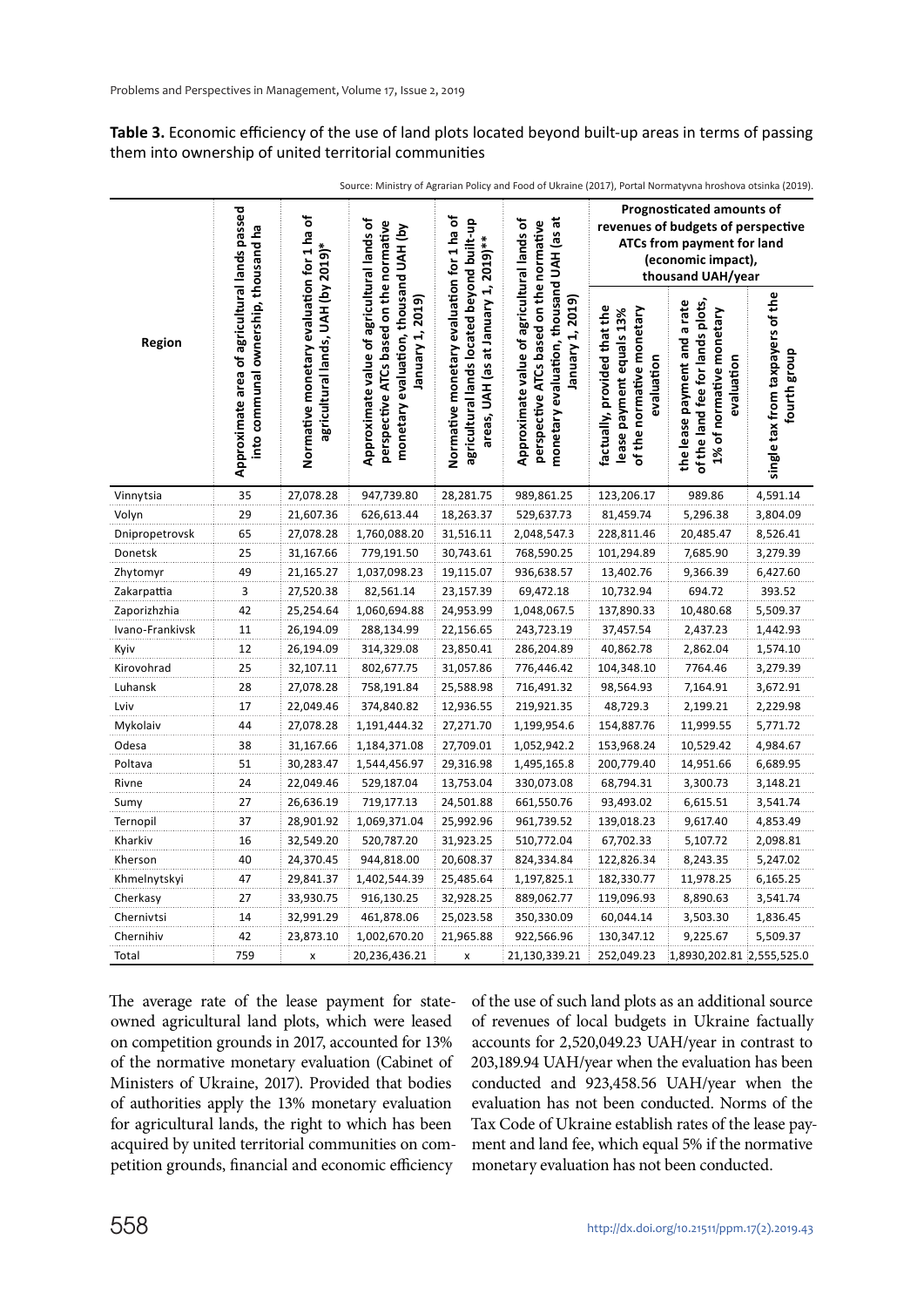Factually, this difference in the lease payment for an agricultural land plot with area of one hectare at the rate of 13% accounted for 218,078.52 UAH/year (max. – 228,811.46 UAH – for ATCs in Dnipropetrovsk region and min. – 10,732.94 UAH – for ATCs in Zakarpattia region). At the same time, the maximum figure of normative monetary evaluation for agricultural lands by 2019 has exceeded 1.6 times the minimum one (by 12765.48 UAH): max. – 33,930.75 UAH/ha – in Cherkasy region and min. – 21,165.27 UAH /ha – in Zhytomyr region. Since the establishment of the normative monetary evaluation of agricultural areas located beyond built-up areas of united territorial communities, which occured on January 1, 2019, its value for arable on average throughout Ukraine may fluctuate within the following figures: max. – 32,928.25 UAH/hа in Cherkasy region and min. – 12,936.55 UAH/hа – in Lviv region, i.e. it exceeds 2.54 times (by 19,991.70 UAH/ha).

That is to say, if the normative monetary evaluation of lands acquired by an united territorial community has not been conducted, forecasted amounts of revenues of perspective communities, according to the norms of tax legislation of Ukraine, account for 5% of the lease payment or land fee by 2019. In such a case, the difference for such amounts has reached 86,108.94 UAH/

month (max. – 88,004.41 UAH – for ATCs in Dnipropetrovsk region and min. – 1,895.47 UAH/ month – for ATCs in Vinnytsia region). Thus, the value of lease and an amount of paid land fee exceed 46.42 times their minimum value!

Since January 1, 2019, under conditions of leasing agricultural lands located beyond built-up areas of united territorial communities, the normative monetary evaluation of which is at the rate of 1%, the difference in forecasted amounts of revenues of their budgets accounts for 14,719.53 UAH/year (max. – UAH 20,485.47 thousand – for ATCs in Dnipropetrovsk region and min. – UAH 694.72 – for ATCs in Zakarpattia region). Although the maximum value of the normative monetary evaluation throughout Ukraine exceeds 1.22 times the minimum one, the value of exploitation of such lands exceeds 29.48 times its minimum value.

Forecasted amounts of revenues of budgets of perspective ATCs from the single tax (Table 3) equal UAH 2,555,525.00 thousand and account for 13.49% of approximately forecasted amounts of the lease payments and land fee (as a part of real estate tax) at the rate of 1% of the normative monetary evaluation for agricultural plots located beyond built-up areas of united territorial communities.

## **CONCLUSION**

Hence, to enhance financial and economic effectiveness of the use of agricultural land plots passed into ownership of a territorial community in terms of unification, the authors suggest:

1. Taking into account that the proportion between amounts of revenues from the sale of land plots located beyond built-up areas of amalgamated territorial communities and amounts of revenues from leasing these plots is 1 to 33 and the proportion for plots located within built-up areas is 1 to 3, the authors recommend that lease relations should remain a prevailing form of land turnover in Ukraine (Table 1). This will enable to regulate prices for land plots on the level of newly-formed territorial communities owing to new powers in the sphere of regulating land relations gained by bodies of local self-government in the process of the decentralization. In terms of legalization of 7 million ha of "grey" lands, which are already involved in agricultural production, the additional economic impact of their leasing for budgets of ATCs throughout Ukraine will constitute UAH 2.10 million. Such amounts have been determined at an average price of agricultural land plots by regions of Ukraine where these lands are available, namely boundaries of Volyn, Zakarpattia, Lviv, Poltava, Rivne, Ternopil, Khmelnytskyi, and Chernihiv regions. In such a case, revenues of budgets of ATCs from the sale of a lease right to land plots account for 13% of a general amount of revenues of all the local budgets of Ukraine, i.e. the economic impact will constitute 72,723.30 thousand UAH/year.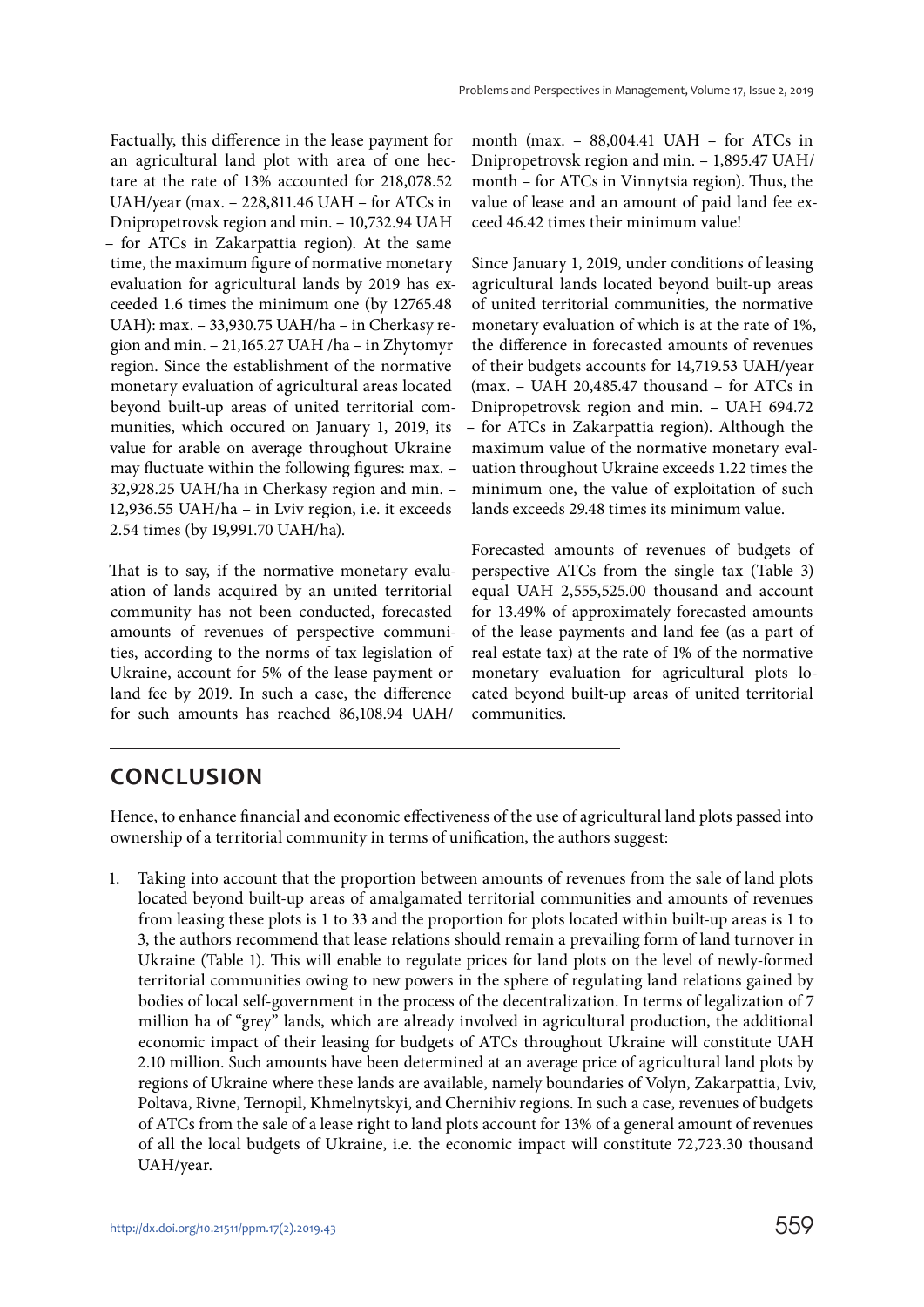- 2. Taking into account powers of bodies of local self-government regarding the establishment and changes in the purpose of use of land plots and the existence of an inconsiderable number of lands (0.23-2.28% of the entire area of regions) acquired by territorial communities in terms of unification in Volyn, Zakarpattia, Lviv, Poltava, Rivne, Ternopil, Khmelnytskyi, and Chernihiv regions, there is a need to forbid a change in the purpose of use of agricultural lands. Under such conditions, financial and economic efficiency of the use of such land plots through the sale of a right to lease accounts for from 123,206.17 UAH/year to 1,402,544.39 UAH/year.
- 3. To establish the value of leasing agricultural lands passed into ownership of ATCs on the basis of the difference between the factual lease payment and a sum of single tax from agricultural producers being taxpayers of the fourth group, activity of which is profitable, shows positive trends of the growth of a financial result, and is prior for regional development. This will enable to encourage socio-economic development of these regions, providing a financial and economic effect of revenues of budgets belonged to ATCs of Ukraine accounting for 16,369,127.09 thousand UAH/year, which will reach 17,064,227.09 thousand UAH/year after the deduction of UAH 695,100.00 thousand to the state budget. Such approach contemplates avoiding the payment for the use of land for production of agricultural commodities, which has been included in a basis of taxation of the single tax charged on agricultural producers, as well as in the lease payment for the use of agricultural lands. If an amount of payment of the single tax exceeds a lease rate (as in Vinnytsia region), the authors recommend concluding a lease agreement. A proposition is of particular importance, because such contractual relations will not reduce a general amount of revenues of local budgets of perspective ATCs. Since rights to use such land plots have not been registered, such contractual relations ensure adherence to the current norms of the Tax Code of Ukraine regarding the value of leasing agricultural lands at the rate of 1% of the normative monetary evaluation as of January 1, 2019.

Nonetheless, such objects of a right to communal ownership perform economic, as well as social functions. The very context of the decentralization enables to undertake reforms in all the spheres of social development and to take into account ensuring a social effect, as well as forming necessary physical facilities for balanced development of newly-formed territorial units in order to foster combining principles of social responsibility and economic efficiency and to maintain the national security and state sovereignty of Ukraine.

## **REFERENCES**

- Accounting Chamber of Ukraine. (2018). *Висновки про виконання закону України «Про Державний Бюджет України на 2017 рік» [Vysnovky pro vykonannia Zakonu Ukrainy "Pro Derzhavnyi Biudzhet Ukrainy za 2017 rik".* Retrieved from [http://www.](http://www.ac-rada.gov.ua/doccatalog/document/16755915/Vusnovki_2017_opt.pdf?subportal=main) [ac-rada.gov.ua/doccatalog/docu](http://www.ac-rada.gov.ua/doccatalog/document/16755915/Vusnovki_2017_opt.pdf?subportal=main)[ment/16755915/Vusnovki\\_2017\\_](http://www.ac-rada.gov.ua/doccatalog/document/16755915/Vusnovki_2017_opt.pdf?subportal=main) [opt.pdf?subportal=main](http://www.ac-rada.gov.ua/doccatalog/document/16755915/Vusnovki_2017_opt.pdf?subportal=main)
- 2. Cabinet of Ministers of Ukraine (CMU). (2017*). Деякі питання удосконалення управління* **в**  *сфері використання та охорони земель сільськогосподарського призначення державної власності та розпорядження ними [Deiaki pytannia*

*udoskonalennia upravlinnia v sferi vykorystannia ta okhorony zemel silskohospodarskoho pryznachennia derzhavnoi vlasnosti ta rozporiadzhennia nymy*] (Postanova No. 413). Retrieved from [http://zakon.rada.](http://zakon.rada.gov.ua/laws/show/413-2017-%D0%BF) [gov.ua/laws/show/413-2017-](http://zakon.rada.gov.ua/laws/show/413-2017-%D0%BF) [%D0%BF.](http://zakon.rada.gov.ua/laws/show/413-2017-%D0%BF)

3. Cabinet of Ministers of Ukraine (CMU). (2018). *Питання передачі земельних ділянок сільськогосподарського призначення державної власності* **у** *комунальну власність об'єднаних територіальних громад [Pytannia peredachi zemelnykh dilianok silskohospodarskoho pryznachennia derzhavnoi* 

*vlasnosti u komunalnu vlasnist obiednanykh terytorialnykh hromad*] (Rozporiadzhennia No. 60-r). Retrieved from [https://land.](https://land.gov.ua/info/rozporiadzhennia-kabinetu-ministriv-ukrainy-vid-31-sichnia-2018-r-60-r-pytannia-peredachi-zemelnykh-dilianok-silskohospodarskoho-pryznachennia-derzhavnoi-vlasnosti-u-komunalnu-vlasnist-ob/) [gov.ua/info/rozporiadzhennia](https://land.gov.ua/info/rozporiadzhennia-kabinetu-ministriv-ukrainy-vid-31-sichnia-2018-r-60-r-pytannia-peredachi-zemelnykh-dilianok-silskohospodarskoho-pryznachennia-derzhavnoi-vlasnosti-u-komunalnu-vlasnist-ob/)[kabinetu-ministriv-ukrainy-vid-](https://land.gov.ua/info/rozporiadzhennia-kabinetu-ministriv-ukrainy-vid-31-sichnia-2018-r-60-r-pytannia-peredachi-zemelnykh-dilianok-silskohospodarskoho-pryznachennia-derzhavnoi-vlasnosti-u-komunalnu-vlasnist-ob/)[31-sichnia-2018-r-60-r-pytannia](https://land.gov.ua/info/rozporiadzhennia-kabinetu-ministriv-ukrainy-vid-31-sichnia-2018-r-60-r-pytannia-peredachi-zemelnykh-dilianok-silskohospodarskoho-pryznachennia-derzhavnoi-vlasnosti-u-komunalnu-vlasnist-ob/)[peredachi-zemelnykh-dilianok](https://land.gov.ua/info/rozporiadzhennia-kabinetu-ministriv-ukrainy-vid-31-sichnia-2018-r-60-r-pytannia-peredachi-zemelnykh-dilianok-silskohospodarskoho-pryznachennia-derzhavnoi-vlasnosti-u-komunalnu-vlasnist-ob/)[silskohospodarskoho-pryznachen](https://land.gov.ua/info/rozporiadzhennia-kabinetu-ministriv-ukrainy-vid-31-sichnia-2018-r-60-r-pytannia-peredachi-zemelnykh-dilianok-silskohospodarskoho-pryznachennia-derzhavnoi-vlasnosti-u-komunalnu-vlasnist-ob/)[nia-derzhavnoi-vlasnosti-u-komu](https://land.gov.ua/info/rozporiadzhennia-kabinetu-ministriv-ukrainy-vid-31-sichnia-2018-r-60-r-pytannia-peredachi-zemelnykh-dilianok-silskohospodarskoho-pryznachennia-derzhavnoi-vlasnosti-u-komunalnu-vlasnist-ob/)[nalnu-vlasnist-ob/](https://land.gov.ua/info/rozporiadzhennia-kabinetu-ministriv-ukrainy-vid-31-sichnia-2018-r-60-r-pytannia-peredachi-zemelnykh-dilianok-silskohospodarskoho-pryznachennia-derzhavnoi-vlasnosti-u-komunalnu-vlasnist-ob/)

4. Chaisty, P., & Whitefield, S. (2017). Citizens' Attitudes towards Institutional Change in Contexts of Political Turbulence: Support for Regional Decentralization in Ukraine. *Political Studies, 65*(4), 824-843. [https://doi.](https://doi.org/10.1177/0032321716684845) [org/10.1177/0032321716684845](https://doi.org/10.1177/0032321716684845)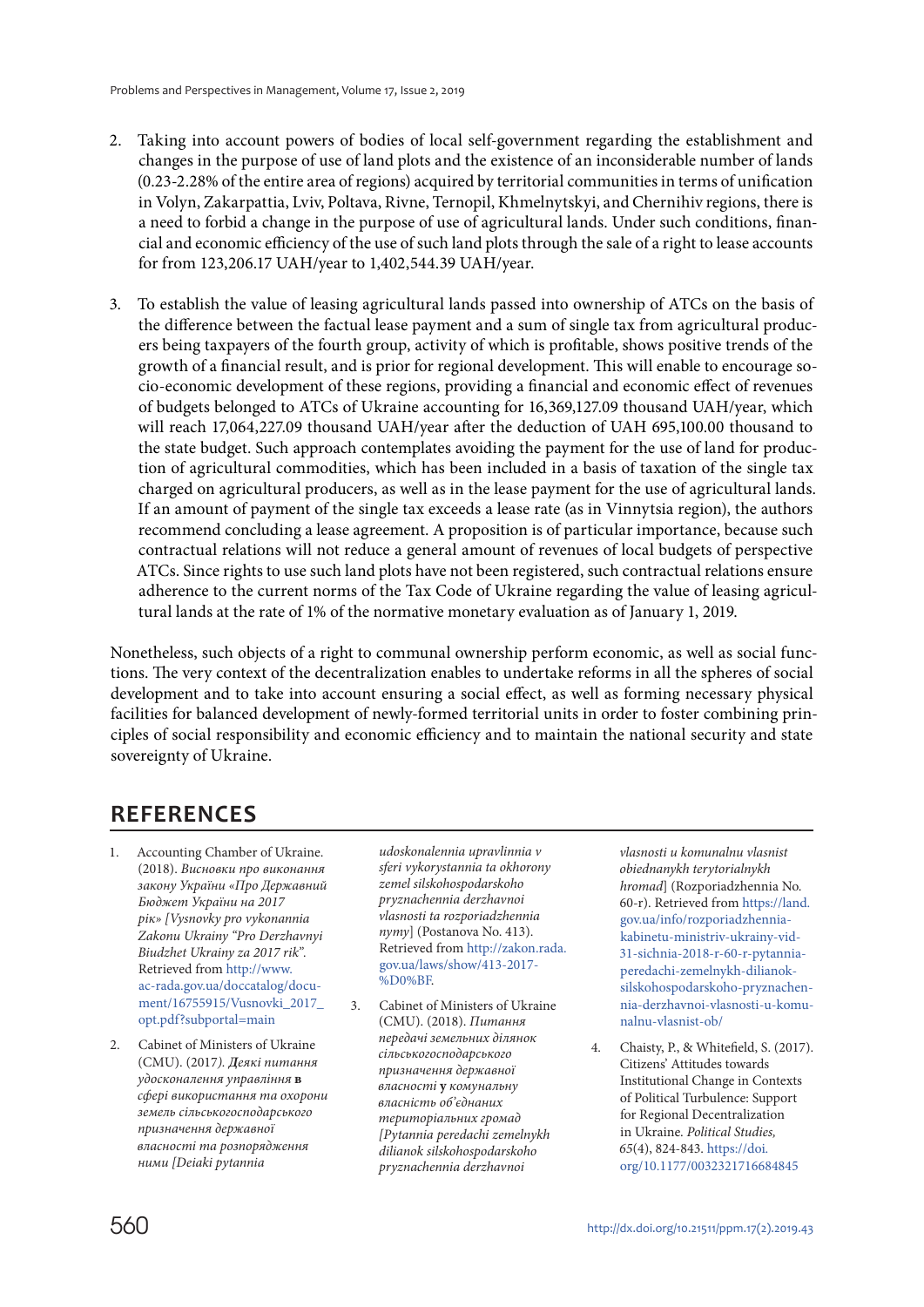- 5. Decentralization Reform. (December 13, 2017). *Almost 700 AHs, over UAH 173 billion of own revenues in local budgets, sectoral changes – updated decentralization monitoring.* Retrieved from [https://decentralization.gov.ua/en/](https://decentralization.gov.ua/en/news/7823) [news/7823](https://decentralization.gov.ua/en/news/7823)
- 6. Decentralization Reform. (January 17, 2017). *Доходи 159 об'єднаних громад зросли більше ніж у 7 разів, – експерт про результати фінансової децентралізації 2016 року [Dokhody 159 obiednanykh hromad zrosly bilshe nizh u 7 raziv, – ekspert pro rezultaty finansovoi detsentralizatsii 2016 roku*]. Retrieved from [https://decentral](https://decentralization.gov.ua/en/news/4013)[ization.gov.ua/en/news/4013](https://decentralization.gov.ua/en/news/4013)
- 7. Decentralization Reform. (January 18, 2018). *Local budgets: experts summed up first 2017 results.* Retrieved from [https://decentral](https://decentralization.gov.ua/en/news/8053)[ization.gov.ua/en/news/8053](https://decentralization.gov.ua/en/news/8053)
- 8. Demetriou, D. (2017). A spatially based artificial neural network mass valuation model for land consolidation. *Environment and Planning B: Urban Analytics and City Science, 44*(5), 864-883. [https://doi.](https://doi.org/10.1177/0265813516652115) [org/10.1177/0265813516652115](https://doi.org/10.1177/0265813516652115)
- 9. Frolov, S., Pedchenko, N., & Vygovska, N. (2017). Financial Mechanism of State Land Regulation in Ukraine. *Accounting and Financial Control, 1*(1), 15-22. [https://doi.org/10.25161/](https://doi.org/10.25161/afc.1(1).2017.02)  $afc.1(1).2017.02$
- 10. Gerber, J.-D., Nahrath, S., & Hartmann, T. (2017). The strategic use of time-limited property rights in land-use planning: Evidence from Switzerland. *Environment and Planning A: Economy and Space, 49*(7), 1684-1703. [https://doi.](https://doi.org/10.1177/0308518X17701916) [org/10.1177/0308518X17701916](https://doi.org/10.1177/0308518X17701916)
- 11. Government Portal. (2018). *Уряд погодив механізми передачі землі у власність територіальним громадам [Uriad pohodyv mekhanizmy peredachi zemli u vlasnist terytorialnym hromadam*]. Retrieved from [https://www.kmu.](https://www.kmu.gov.ua/ua/news/uryad-pogodiv-mehanizmi-peredachi-zemli-u-vlasnist-teritorialnim-gromadam) [gov.ua/ua/news/uryad-pogodiv](https://www.kmu.gov.ua/ua/news/uryad-pogodiv-mehanizmi-peredachi-zemli-u-vlasnist-teritorialnim-gromadam)[mehanizmi-peredachi-zemli-u](https://www.kmu.gov.ua/ua/news/uryad-pogodiv-mehanizmi-peredachi-zemli-u-vlasnist-teritorialnim-gromadam)[vlasnist-teritorialnim-gromadam](https://www.kmu.gov.ua/ua/news/uryad-pogodiv-mehanizmi-peredachi-zemli-u-vlasnist-teritorialnim-gromadam).
- 12. Hanushchak, Y. (2015). *Реформа територіальної*

*організації влади. Швейцарськоукраїнський проект «Підтримка децентралізації в Україні – DESPRO» [Reforma terytorialnoi orhanizatsii vlady. Shveitsarsko- ukrainskyi proekt "Pidtrymka detsentralizatsii v Ukraini – DESPRO"*]. Кyiv: LLP Sofia-А. Retrieved from [http://despro.org.ua/upload/14-](http://despro.org.ua/upload/14-Book-%D0%93%D0%B0%D0%BD%D1%83%D1%89%D0%B0%D0%BA%2021%2008%202013.pdf) [Book-%D0%93%D0%B0%D0-](http://despro.org.ua/upload/14-Book-%D0%93%D0%B0%D0%BD%D1%83%D1%89%D0%B0%D0%BA%2021%2008%202013.pdf) [%BD%D1%83%D1%89%D0%-](http://despro.org.ua/upload/14-Book-%D0%93%D0%B0%D0%BD%D1%83%D1%89%D0%B0%D0%BA%2021%2008%202013.pdf) [B0%D0%BA%2021%2008%20](http://despro.org.ua/upload/14-Book-%D0%93%D0%B0%D0%BD%D1%83%D1%89%D0%B0%D0%BA%2021%2008%202013.pdf) [2013.pdf](http://despro.org.ua/upload/14-Book-%D0%93%D0%B0%D0%BD%D1%83%D1%89%D0%B0%D0%BA%2021%2008%202013.pdf)

- 13. Hrynevetskyi, S. R. (2013). Адміністративнотериторіальний устрій: де вихід? [Administratyvno-terytorialnyi ustrii: de vykhid?]. *ZN'UA, 18.* Retrieved from [https://dt.ua/](https://dt.ua/LAW/administrativno-teritorialniy-ustriy-de-vihid-_.html) [LAW/administrativno-teritorial](https://dt.ua/LAW/administrativno-teritorialniy-ustriy-de-vihid-_.html)[niy-ustriy-de-vihid-\\_.html](https://dt.ua/LAW/administrativno-teritorialniy-ustriy-de-vihid-_.html)
- 14. Konkurent.in.ua (2018). *Землі поза межами населених пунктів передадуть тергромадам (інфографіка) [Zemli poza mezhamy naselenykh punktiv peredadut terhromadam (infohrafika)]*. Retrieved from [https://konkurent.in.ua/publica](https://konkurent.in.ua/publication/22991/zemli-poza-mezhami-naselenih-punktiv-peredadut-tergromadam-infografika/)[tion/22991/zemli-poza-mezhami](https://konkurent.in.ua/publication/22991/zemli-poza-mezhami-naselenih-punktiv-peredadut-tergromadam-infografika/)[naselenih-punktiv-peredadut](https://konkurent.in.ua/publication/22991/zemli-poza-mezhami-naselenih-punktiv-peredadut-tergromadam-infografika/)[tergromadam-infografika/](https://konkurent.in.ua/publication/22991/zemli-poza-mezhami-naselenih-punktiv-peredadut-tergromadam-infografika/)
- 15. Koroteiev, M., Korman, I., Manzii, O., Semenda, O., & Semenda, O. (2017). Prospects for the Market Turnover of Agricultural Land in Ukraine. *Problems and Perspectives in Management, 15*(2-2), 344- 354. [https://doi.org/10.21511/](https://doi.org/10.21511/ppm.15(2-2).2017.04) [ppm.15\(2-2\).2017.04](https://doi.org/10.21511/ppm.15(2-2).2017.04)
- 16. Kuibida, V. S., Pavlenko, V. P., Yatsiuk, V. A., Matviishyn, O. Ya., Tkachuk, A. F., Nehoda, V. A., & Kravets, T. A. (2009). *Адміністративнотериторіальний устрій України. Історія. Сучасність. Перспективи [Administratyvnoterytorialnyi ustrii Ukrainy. Istoriia. Suchasnist. Perspektyvy*]. Kyiv: Secretariat of the Cabinet of Ministers of Ukraine. Retrieved from [http://history.org.ua/](http://history.org.ua/LiberUA/978-966-7863-80-7/978-966-7863-80-7.pdf) [LiberUA/978-966-7863-80-](http://history.org.ua/LiberUA/978-966-7863-80-7/978-966-7863-80-7.pdf) [7/978-966-7863-80-7.pdf](http://history.org.ua/LiberUA/978-966-7863-80-7/978-966-7863-80-7.pdf)
- 17. Kurylo, V., Pantaliienko, P., Bogdanets, V., & Ovcharuk, S. (2017). Land Fragmentation in Ukraine: Agricultural Land-use

Management and Jurisprudence Issues. *Problems and Perspectives in Management, 15*(2), 102- 109. [https://doi.org/10.21511/](https://doi.org/10.21511/ppm.15(2).2017.10)  $ppm.15(2)$ .2017.10

- 18. Martyn, A. (2012). Встановлення меж адміністративнотериторіальних утворень: проблеми та напрями їх вирішення [Vstanovlennia mezh administratyvnoterytorialnykh utvoren: problemy ta napriamy yikh vyrishennia*]*. *Zemlevporiadnyi Visnyk, 4,* 17-23. Retrieved from [http://nbuv.gov.ua/](http://nbuv.gov.ua/UJRN/Zv_2012_4_6) [UJRN/Zv\\_2012\\_4\\_6](http://nbuv.gov.ua/UJRN/Zv_2012_4_6)
- 19. Ministry of Agrarian Policy and Food of Ukraine. (2017). *Про затвердження Порядку нормативної грошової оцінки земель сільськогосподарського призначення [Pro zatverdzhennia Poriadku normatyvnoi hroshovoi otsinky zemel silskohospodarskoho pryznachennia]* (Nakaz No. 262). Retrieved from [http://search.](http://search.ligazakon.ua/l_doc2.nsf/link1/RE30547.html) [ligazakon.ua/l\\_doc2.nsf/link1/](http://search.ligazakon.ua/l_doc2.nsf/link1/RE30547.html) [RE30547.html](http://search.ligazakon.ua/l_doc2.nsf/link1/RE30547.html)
- 20. Ministry of Regional Development, Building, Housing and Utilities of Ukraine (MRDBHUU). (2016). *Децентралізація. Місцеві бюджети 159 об'єднаних територіальних громад [Detsentralizatsiia. Mistsevi biudzhety 159 obiednanykh terytorialnykh hromad*]. Kyiv: MRDBHUU. Retrieved from [http://despro.org.ua/despro/](http://despro.org.ua/despro/Local%20Budgets%20of%20ACs.pdf) [Local%20Budgets%20of%20ACs.](http://despro.org.ua/despro/Local%20Budgets%20of%20ACs.pdf) [pdf.](http://despro.org.ua/despro/Local%20Budgets%20of%20ACs.pdf)
- 21. NGO "Civil Society Institute". (2018). *ЗЕМЛЮ – ГРОМАДАМ!? Чи всю і навіщо? [ZEMLIU – HROMADAM!? Chy vsiu i navishcho?*]. Retrieved from [https://www.csi.org.ua/articles/](https://www.csi.org.ua/articles/zemlyu-gromadam-chy-vsyu-i-navishho/) [zemlyu-gromadam-chy-vsyu-i](https://www.csi.org.ua/articles/zemlyu-gromadam-chy-vsyu-i-navishho/)[navishho/](https://www.csi.org.ua/articles/zemlyu-gromadam-chy-vsyu-i-navishho/)
- 22. Portal Normatyvna hroshova otsinka. (2019). *Загальнонаціональна (Всеукраїнська) нормативна грошова оцінка земель сільськогосподарського призначення [Zahalnonatsionalna (Vseukrainska) normatyvna hroshova otsinka zemel*